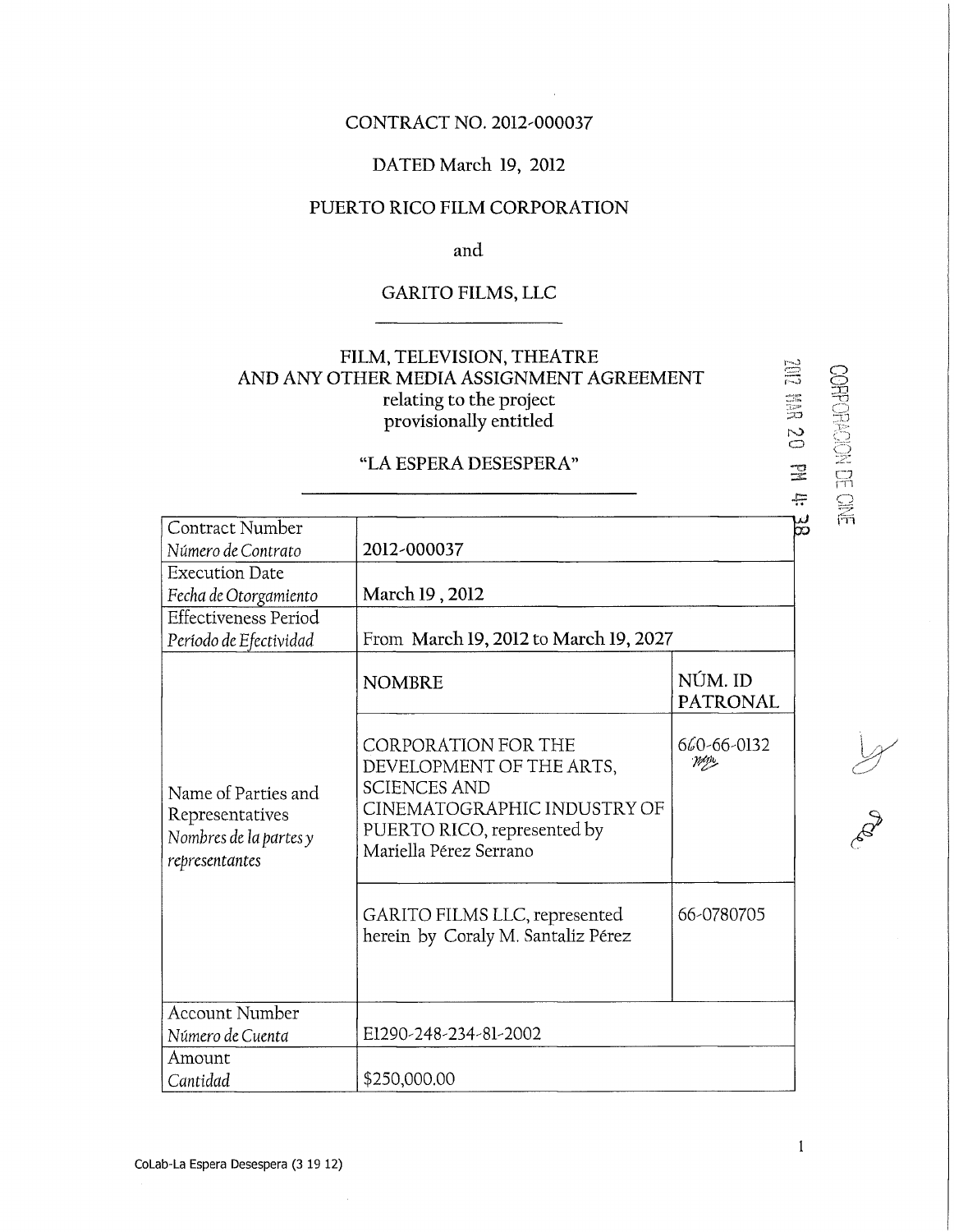#### FILM, TELEVISION, THEATRE AND OTHER MEDIA ASSIGNMENT AGREEMENT

AS PARTY OF THE FIRST PART: THE CORPORATION FOR THE DEVELOPMENT OF THE ARTS, SCIENCES AND CINEMATOGRAPHIC INDUSTRY OF PUERTO RICO (hereinafter referred to as the "PRFC" or the "Film Commission"), a public Corporation of the Commonwealth of Puerto Rico, organized pursuant to the provísions of its enabling act, Law Number 121 of August 17, 2001, as amended, represented hereín by its Executive Director, Maríella Pérez Serrano, of legal age, married, executive and a resident of San Juan, Puerto Rico, who is duly authorized to, appear in this act, which authority to appear herein she shall provide whenever and: wherever required; and For required; and<br>AS PARTY OF THE SECOND PART: GARITO FILMS, LLC, a Puerto Rice

AS PARTY OF THE SECOND PART: GARITO FILMS, LLC, a Puerto Rico<del>s</del> limited liability company (hereinafter referred to as the ("Producer"), represented herein $_{\odot}$ by Coraly M. Santaliz Pérez, of legal age, single, producer and a resident of San Juan<del>, "</del> Puerto Rico.  $\frac{w}{\infty}$ 

#### RECITALS

WHEREAS, the Producer, as one of the wínners of the CoLab competition, is producing or will produce a feature film, provisionally entitled "LA ESPERA DESESPERA" (the "Motion Picture"), based on that certaín screenplay and/or screenplays (collectively the "Screenplay") delívered to the Film Commission prior to or on even date herewíth;

WHEREAS, in addition to the distinction accorded to the Producer in being selected as a winner in the Colab competition, the Film Commission, subject to the terms and conditions of this agreement, will make disbursements to the Producer, in an amount that in the aggregate will not exceed the sum of \$250,000.00 to be applied towards the development, pre-productíon, production and post-production of the Motion Picture;

WHEREAS, it is in the mutual interest of the Film Commission and Producer that Producer sells, grants, and assigns all títle and interest to the Film Commission of the Film, Televisión, Theatre and Other Media rights for Puerto Rico, (the "Territory") in connection with the Motion Picture and the aforesaid \$250,000 amount shall be deemed part of the consideratíon for such sale and assignment.

The parties, therefore, agree as follows:

#### 1. ASSIGNMENT OF RIGHTS:

- 1.1 General Assignment.
- 1.1.1 Producer sells, grants and assigns, in perpetuity and ínfínitely, to the Film Commission, the following rights, title and interest in the Motion Picture: The

CORPORACING CHECK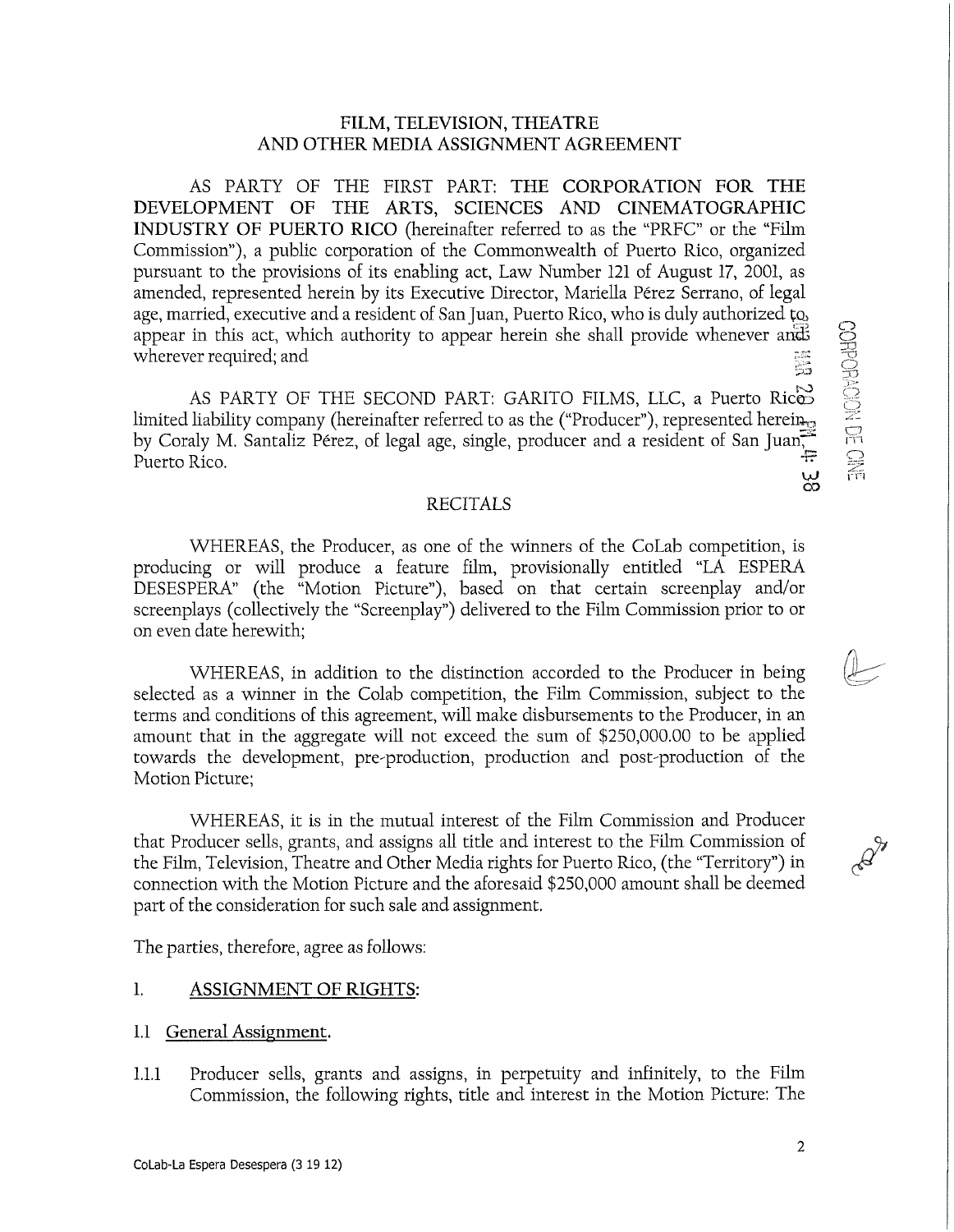Film Commission shall have the exclusive right to reproduce, distríbute, broadcast, perform and exhibít the Motion Picture, in the Territory, for Film, Televisión, Theatre and Any Other Media broadcast ín any form, method or means of delivery íncluding terrestrial, cable, satellite or whatsoever other means of delivery, broadcast or exhibitíon now known or later developed. The term "Film, Televisión, Theatre and Other Media" shall mean exhibitíon or broadcast in theatres, television (free, pay or syndication), radio, and/or any other media, now existing or hereinafter developed, and with respect to the Motion Picture and trailers thereof, and excerpts and clips there from, in any and all languages and versíons, mcluding dubbed, subtided and narrated versions.

1.1.2 The Film Commission shall have the solé and exclusive right and the right to license others to use, exploit, market, advertise, publícíze, distribute and subdistribute and otherwise deal in and with the Motion Picture and all elements and properties thereof throughout the Territory and in perpetuity, by any means and in any medium, whether now or hereafter known, on such terms and conditions that the Film Commission or its licensees may elect ín the exercise of its solé discretion.

#### 1.2 Development Work Assignment.

- 1.2.1 The Producer, with full title guarantee, hereby assigns (by way of present assignment of future copyright where applicable) to PRFC the entire copyright and all other right, title and interest in and to the, works, materials, and products generated with the funds disbursed hereunder or otherwise for the development, pre-production, production and post-production of the Motion Picturé (the "Development Work") and all other rights, interests and benefits of whatever nature whether now known or exísting or hereafter created or acquired for or for the purposes of or as part of the Development Work and the benefit of all Third Party Agreements entered into by the Producer in connection with the Development Work to hold the same absolutely for the full period of such rights and all extensions, revivals, reversions and renewals thereof throughout the world and as far as possible thereafter.
- 1.2.2 The Producer hereby assigns to PRFC all physical ítems and materials prepared and/or acquired in connection with the Development Work.
- 1.2.3 The Producer hereby waives, to the extent such rights may be waived, all so-called moral ríghts and ríghts of a similar nature under the law of any jurisdiction in respect of the products of the Development Work.
- 1.2.4 The Producer undertakes to execute such documents and do all such acts as may be required by PRFC, in its sole discretion, in order to perfect, protect, or enforce any rights granted to PRFC hereunder. As security for the performance by the Producer of its oblígations under thís Agreement if the Producer shall fail, following a request from the PRFC, to execute any document or do any act

**Prop**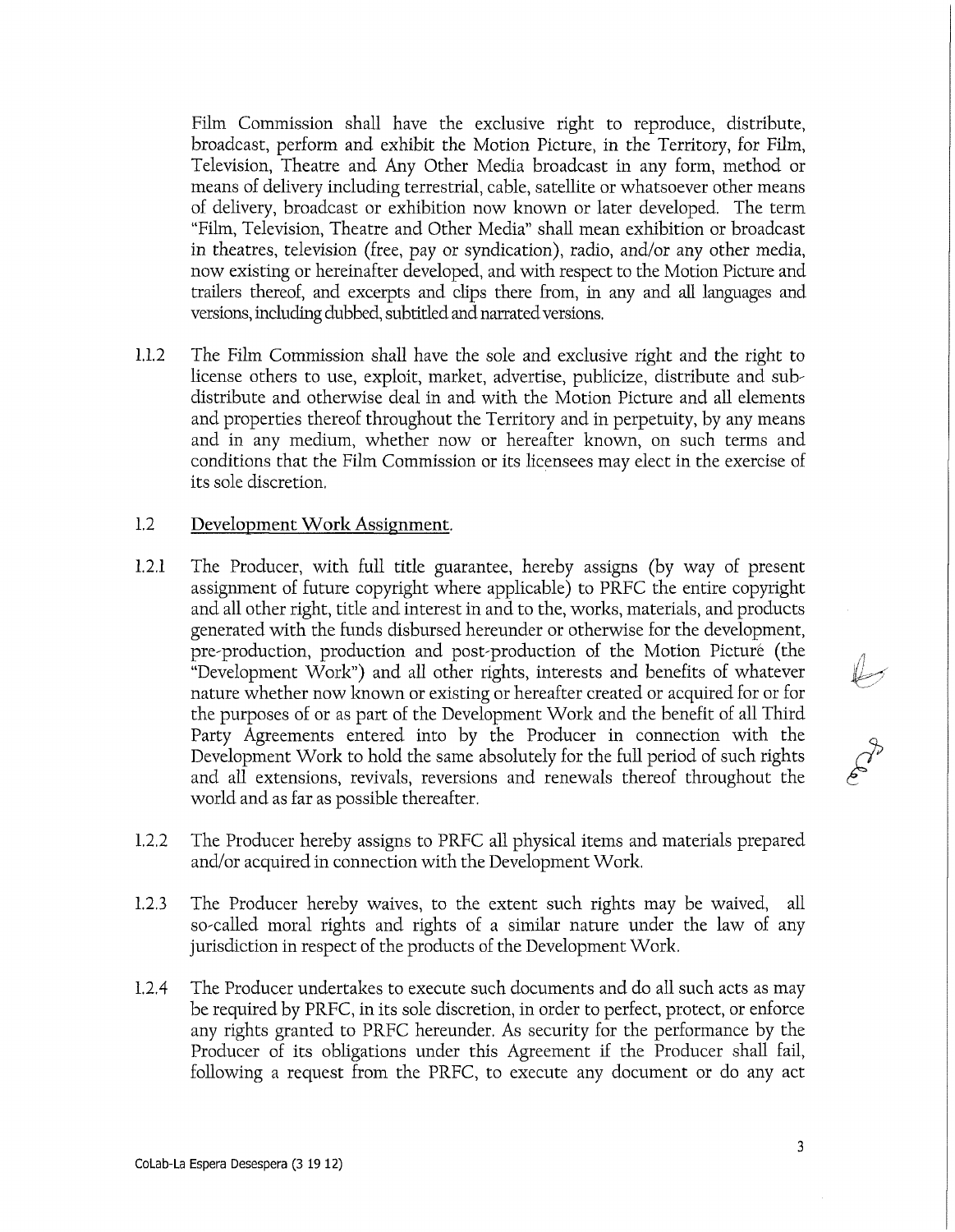required by PRFC, the PRFC shall have the irrevocable right to do so ín the place and stead of the Producer.

# 1.3 Third Party Agreements Assignment.

- 1.3.1 The Producer shall submit copies of all chain of title documentation and drafts of all Third Party Agreements to be entered into by the Producer to the PRFC for approval of all of their terms. All such Third Party Agreements and ríghts there under ínuríng to the benefit of the Producer shall be and is hereby assígned to PRFC. All such Third party Documentation shall include pertinent clauses índicating that the work or services rendered there under shall be deemed and are "work for hire" and therefore owned entirely by the Producer, with full right to assign such contracts and ríghts to the PRFC. For purposes of this agreement the term "Third Party Agreements" is defíned as all original agreements (or certified copies) between the producer and the writer and any owner of underlying literary, dramatic, musical or artistic works together with all chain of title documents and all other contracts enabling the Producer to prepare and deliver the Development Work and otherwise to perform its obligations under this Agreement íncludíng in particular those Third Party Agreements (if any).
- 1.3.2 Every Third Party Agreement entered into in connection with the Development Work and/or the Motion Picture shall:
	- i secure all copyright absolutely in the ñame of the Producer, as the case may be, for the full term of protectíon and all renewals, revisíons and extensions thereof throughout the world;
	- ii secure such consents as may be necessary to permit the fullest possible exploitation of the Motion Picture worldwide in all media in perpetuity;
	- iii include the non-exclusive right to issue and authorize others to issue publicity concerning all persons appearíng in or rendering services in connection with the Motion Picture including the right to use their names, photographs, likenesses and biographies subject only to customary approval rights in or in connection with publicity and advertísíng;
	- ív include irrevocable waívers, to the extent such rights may be waíved, of moral rights and similar or analogous rights throughout the world from all persons rendering services in connection with the Screenplay, the Development Work and/or the Motion Picture;
	- v include all other necessary ríghts and consents from all performers and all other persons firms or corporations the products of whose services or whose property appears in or is in any way incorporated in the Motion Picture to allow the fullest possible exploitation.

 $\frac{1}{2}$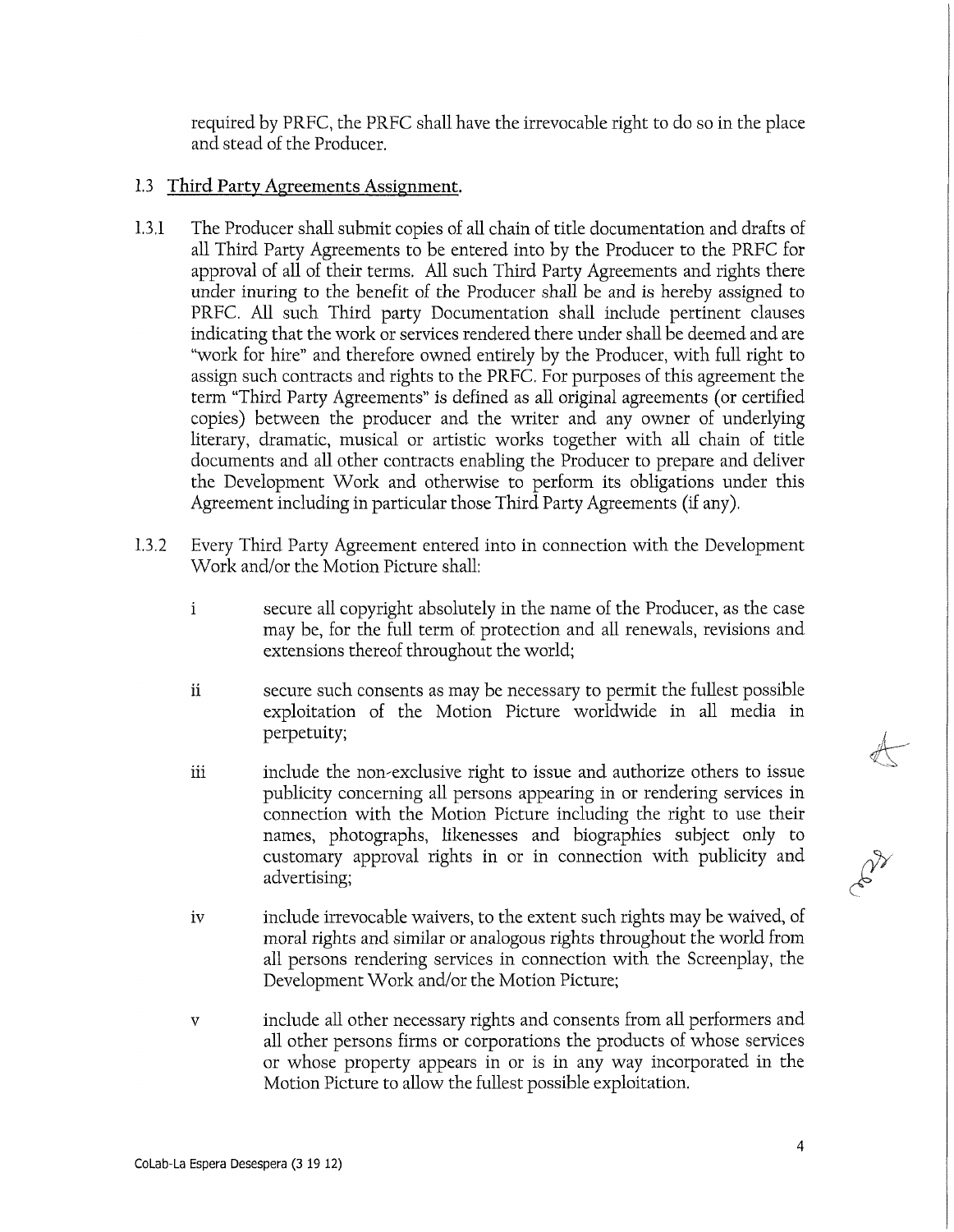2. OWNERSHIP OF MOTION PICTURE. Pursuant to the assignment, and subject to reversion rights to which the Producer can be entitled hereunder, ownership of the Motion Picture and all elements thereof and pertaíning thereto, including the copyright, basic material, script and all other elements contaíned thereín shall be vested upon the PRFC. The Producer shall not interfere with the rights in the Motion Picture granted to the Film Commission and Producer specifically agrees that it shall not authorize or permít the exhibitíon or distributíon of the Motion Picture in noncommercial and commercial Televisión, Theatre and Other Media broadcast in the Territory. Notwithstanding anything to the contrary in this Agreement, the Producer shall be entitled to submit, with the written consent of the Film Commission, the Motion Picture to film festivals throughout the world and represent the Motion Picture as its producers.

3. CERTAIN PRODUCER DUTIES; INSURANCE: The Producer shall select the Creative Team for the Motion Picture. The Producer shall purchase and maíntain insurance which shall remain at all times ín full forcé and effect showing the Producer and its assigns, including the Film Commission, as ínsured and loss payee and showing full and complete coverage for rísks and líabilities typically insured for a Motion Picture production as the PRFC may reasonably require. All such polícies shall províde that they cannot be terminated or materially altered without givíng the PRFC at least thírty (30) days' written notice thereof

4. DELIVERY; REVERSION: Producer shall deliver, two (2) subtitled DVD's and two Beta SP reproductions, or in such other medium as the PRFC may reasonably request, of the completed Motion Picture to the Film Commission not later than one (1) month after its completion of the final edited and complete film, videotape, or digital reproduction from which subsequent copies are made (hereinafter collectively and índivídually referred to as the "Master") of the Motion Picture (the "Delivery Date").Upon delivery of the Motion Picture to the PRFC, in form and substance acceptable to the PRFC, all ríghts ín the development work assígned to the PRFC, hereunder shall simultaneously revert to the Producer without any other formality ("Reversión").

5. COMPENSATION TO PRODUCER: In consíderation of the representations, warranties and agreements made by Producer and all rights sold, granted and agreed to be granted to the Film Commission and the performance by Producer of its obligations hereunder, Producer shall receive a sum of \$250,000 which shall be payable to Producer, based on a disbursement schedule agreed upon by the partíes hereto and appended as Schedule A hereto. No other sum of money shall be payable to Producer under thís Agreement. The Producer Acknowledges that time is of the essence ín this agreement and ín the performance of its obligations and duties hereunder, and thus binds ítself to work diligently, and complete and deliver the Motion Picture on or before the lapse of four (4) calendar months, as of the date hereof.

6. CUTTING, EDITING AND DUBBING: Producer acknowledges that it is aware that television networks and stations in the Territory require that programming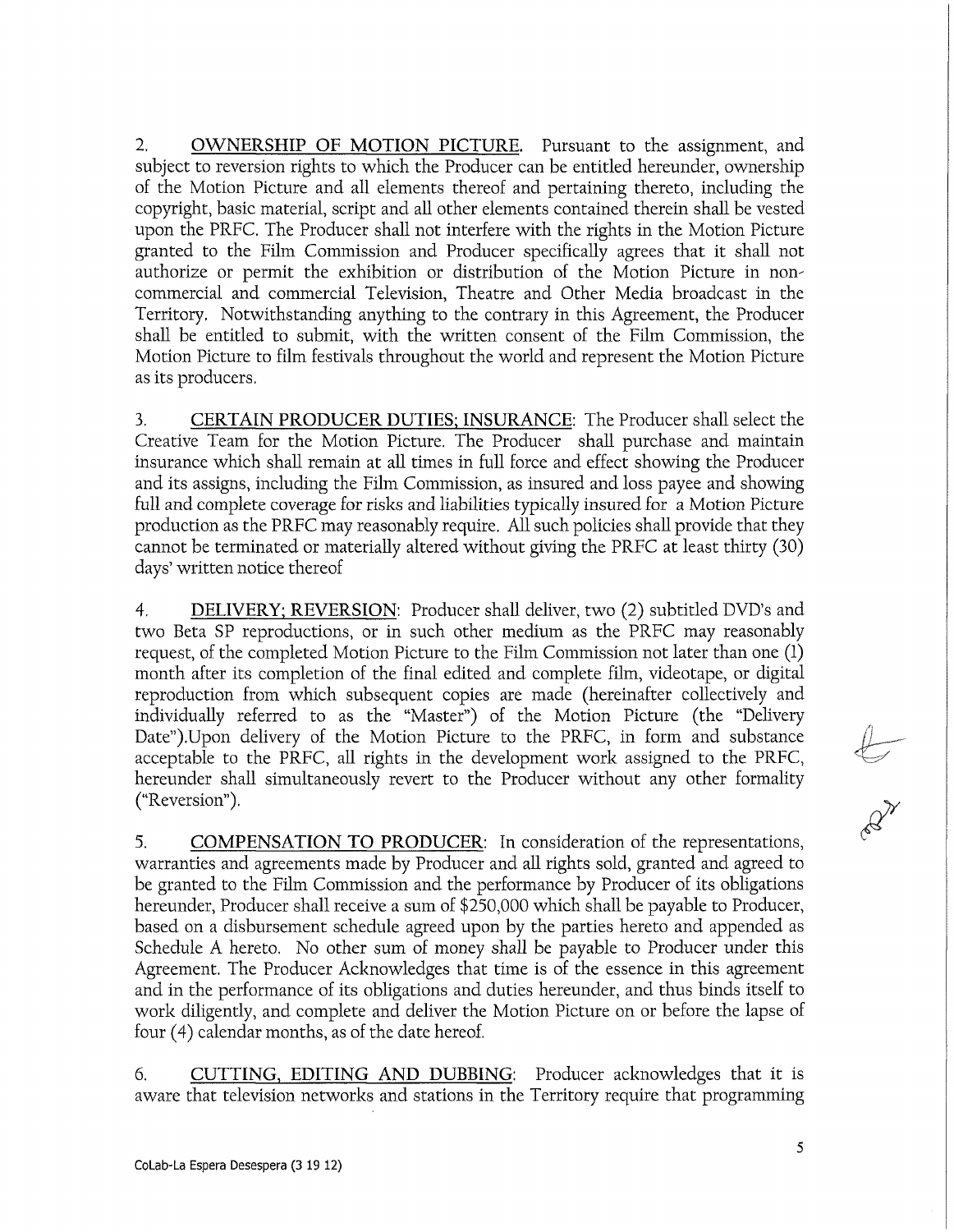transmitted over their facilities be acceptable for viewing by "famíly" audiences and that the inclusion in the Motion Picture of unacceptable material could materially affect or destroy the televisión income potential of the Motion Picture. The Film Commission shall have, at its own cost and expense, the right to cut, edit, adapt, change, transpose, interpólate in, add to and subtract from the Motion Picture, including, without limitation, the soundtrack thereof, all as the Film Commission in its judgment may deem desirable, to meet the aforesaid viewing standard.

7. LENGTH; CREDITS: The Motion Picture, as delivered, shall have a running time of approximately 90 minutes, excluding logos and credíts at the begínning and end of the Motion Picture, and shall be in such medium acceptable to PRFC.

- a. The Producer shall comply with the following credits requirements:
	- (i) For the billing block:
		- (1) PRFC logo Spanish or English
		- (2) Executive Producer Services provided by the Puerto Rico Film Corporation
	- (ii) Screen credits:
		- (1) PRFC logo will appear first ín the openíng credíts, alone, full size, full color for a mínimum of 5 seconds - Spanish or English
		- (2) "Puerto Rico Does It Better" logo will appear second in the opening credíts, alone, full size, full color for a mínimum of 5 seconds - Spanish or English.
		- (3) CoLab logo will appear third in the opening credits, alone, full size, full color for a mínimum of 5 seconds.
		- (4) Production Company logos will be allowed ín the openíng credíts only after the PRFC and "Puerto Rico Does It Better" logos. Any other logos will appear ín the end credíts.

8. QUALITY CONTROL: The Producer represents warrants and covenants that it shall comply with the quality control ("QC") provisions set forth below:

- a. Once the Motion Picture is edited in post-production, a Quality Control session must be done at the professional post production facility (or with a professional post production supervisor) where layback, color correction and/or laydown has taken place.
- b. QC on materials is contingent on deliverables and all masters created for such purpose. It is understood that the process of QC for a film print or negative will be different to that of a digital master.

6

**CLASS**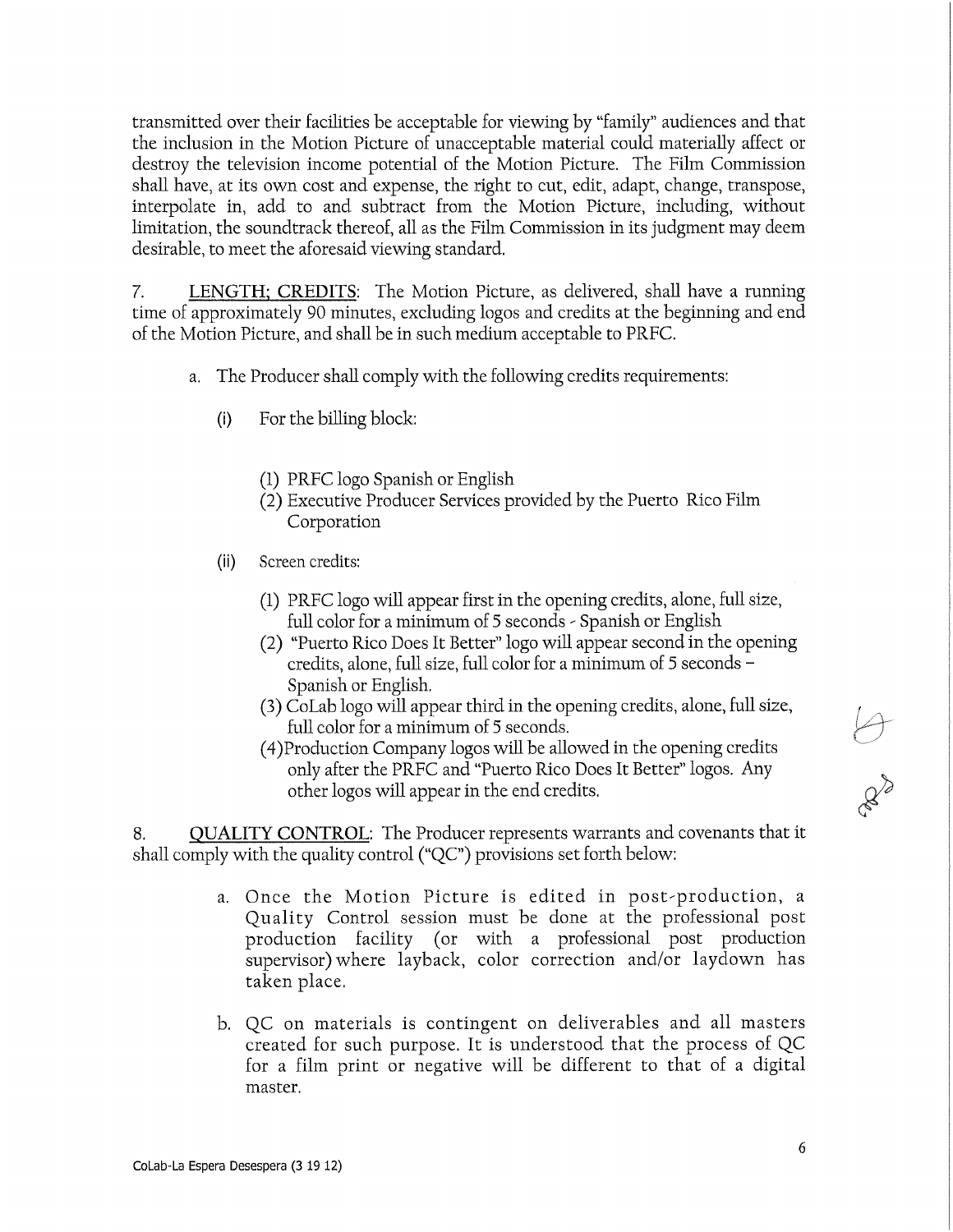- c. QC on digital materials is also contingent on recording equipment used during the production, and on the pre-determined final format of the Motion Picture, in which post production processing of files must be considered.
- d. Acceptable formats for finished product:
- e. If the Motion Picture is shot on celluloid and completed in film, the laydown to a digital master shall be no less that 1080p HD/D5 quality and color corrected for the medium.
- f. If the Motion Picture is shot on celluloid but completed in digital format, the digital master shall be no less than 1080p HD/D5 quality.
- g. If the Motion Picture is shot in digital format at 4k, a 4k version must be used when outputting to film for theatrical release and kept as a master file ín its own hard drive(s); if there is not going to be an output to film; the digital master can be generated from the 2K version of the Motion Picture. Acceptable codecs are upgraded on a regular basis and the guidelines for the latest technology should be employed for the best possible quality.
- h. If the Motion Picture is shot at 1080p HD/D5 quality, it may be used to output to film for theatrical screening, and the digital master shall be no less than 1080p HD/D5 quality.
- i. If a Motion Picture is shot at 720p (1080i) the digital master shall be no less than 720p. This digital format should not be used as 1080Í, or up converted as it will nullify its quality for delivery purposes. Unless 720p is used for specific purposes (documentary, deterioration of pixels when enlarged as a "look", etc.), it should not be considered prime candidate for film output. 720p is acceptable for broadcast and DVD.
- **PAN**
- j. If the Motion Picture is shot at less the 720p it will be limited as to potential distribution avenues.
- k. Distribution Guidelines and Deliverables
	- i. The deliverables sample guidelines reflect the current standards for both buyers and dístributors. The distributor has the last word as to deliverables
	- ii. The Producer agrees to furnish the PRFC with:
		- 1. Digital Master Data Subtitled ín a DVD uncompressed.
		- 2. EPK and Behind the Scenes materials, This includes all artwork and production photos with cast and crew.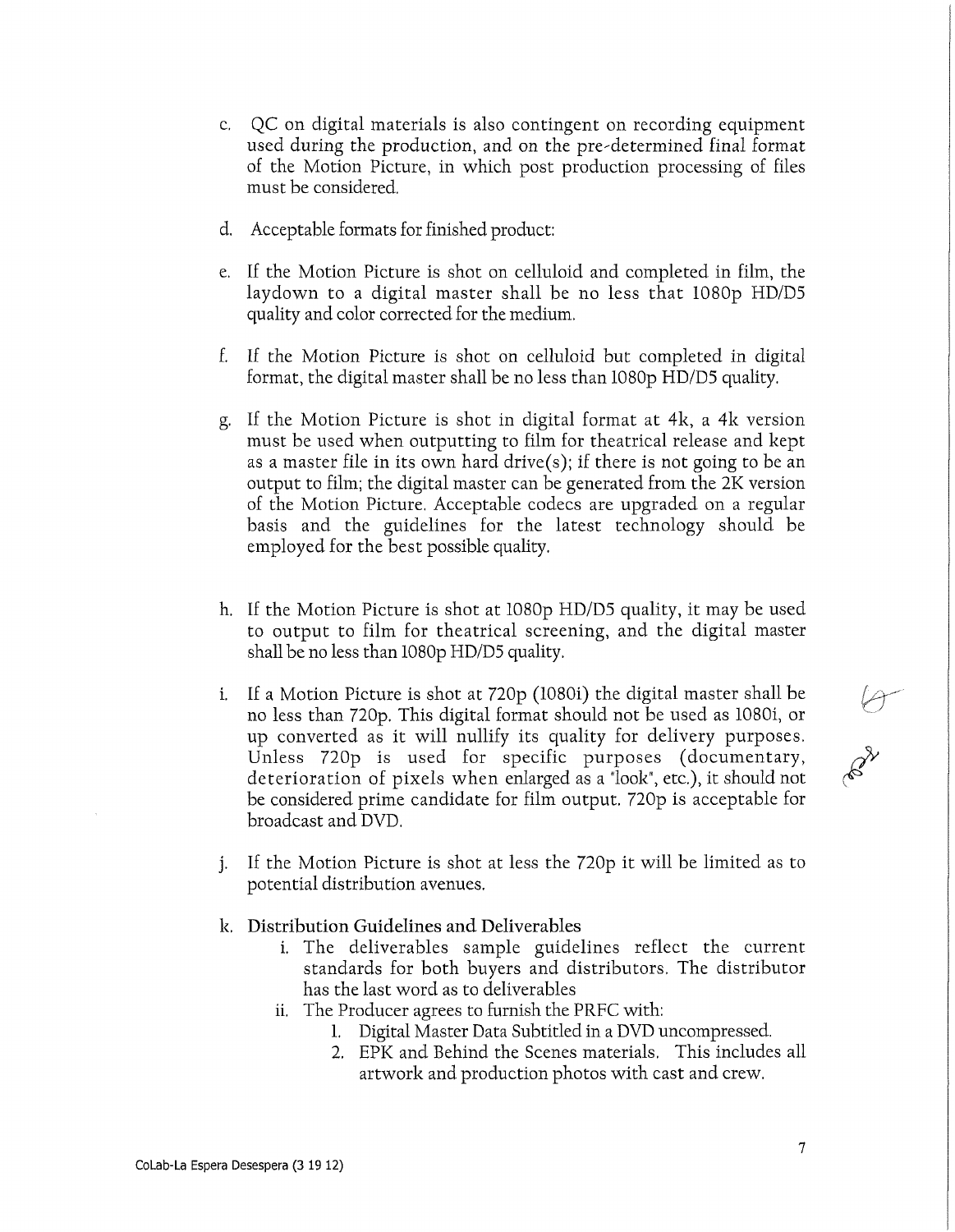- 9. PRODUCER'S REPRESENTATIONS, WARRANTIES AND COVENANTS: Producer represents, warrants, agrees and covenants to and for the benefit of the Film Commission, its affiliates, directors, officers, agents, lícensees, successors and assigns:
	- (a) That Producer owns or shall own prior to the Delivery Date:
		- $(i)$  all necessary rights in and to the Motion Picture and/or Screenplay and all other líterary material written, composed, submítted, added, improvised, interpolated or invented by any person under contract of employment with Producer or otherwise upon which the Motion Picture shall be based, including, without limítation, not less than the solé, exclusive, entire and unencumbered sound and sílent motion Film rights for the Motion Picture; the right to make changes ín, additions to, deletions from and adaptations to the Motion Picture and/or Screenplay in connection with the production of the Motion Picture;
		- (íi) the right to produce, reproduce, distribute, exhíbit, advertise, publicíze and exploit, and lícense others so to do, the Motion Picture and reíssues, traílers, excerpts and clips thereof in theaters, television and in any and all other media now or hereafter known;
		- (iíi) the right to broadcast the Motion Picture and/or Screenplay by radio and television, whether by living actors, electrical transcription, film or otherwise in any form and manner, now or hereafter known, in any language for the purpose of advertísing and exploitíng the Motion Picture;
		- (iv) the right to publish, or cause to be published, in any language with or without illustratíons by stills, drawings, photographs, or otherwise, synopses, resumes or abridgements, fictíonalízations of the Motion Picture and/or Screenplay, each of which may be no more than 7,500 words in length, for the purpose of advertising and exploitíng the Motion Picture;
		- (v) the right to use the títle of the Motion Picture and/or Screenplay in connection with the advertising and exploitation thereof by any medía;

(b) that the Motion Picture and/or Screenplay is copyríghted and a valid and subsisting copyright exists thereín; that Producer has or will have all rights under thís copyright; and, that the author or other copyright proprietor of the Motion Picture and/or Screenplay has and will have no reserved dramatic, radio or television rights in and to the Motion Picture and/or Screenplay unless such reserved rights are subject to restrictions for the benefit and protection of the Motion Picture, which restrictions have been specifically approved in writing by the Film Commission;

(c) That Producer's rights in and to the Motion Picture and/or Screenplay are subject only to such restrictions and/or supplemental payments or so-called "residuals" as may be imposed by applicable guild and/or union agreements, if any;

(d) That Producer owns or will own prior to the Delivery Date:

AN A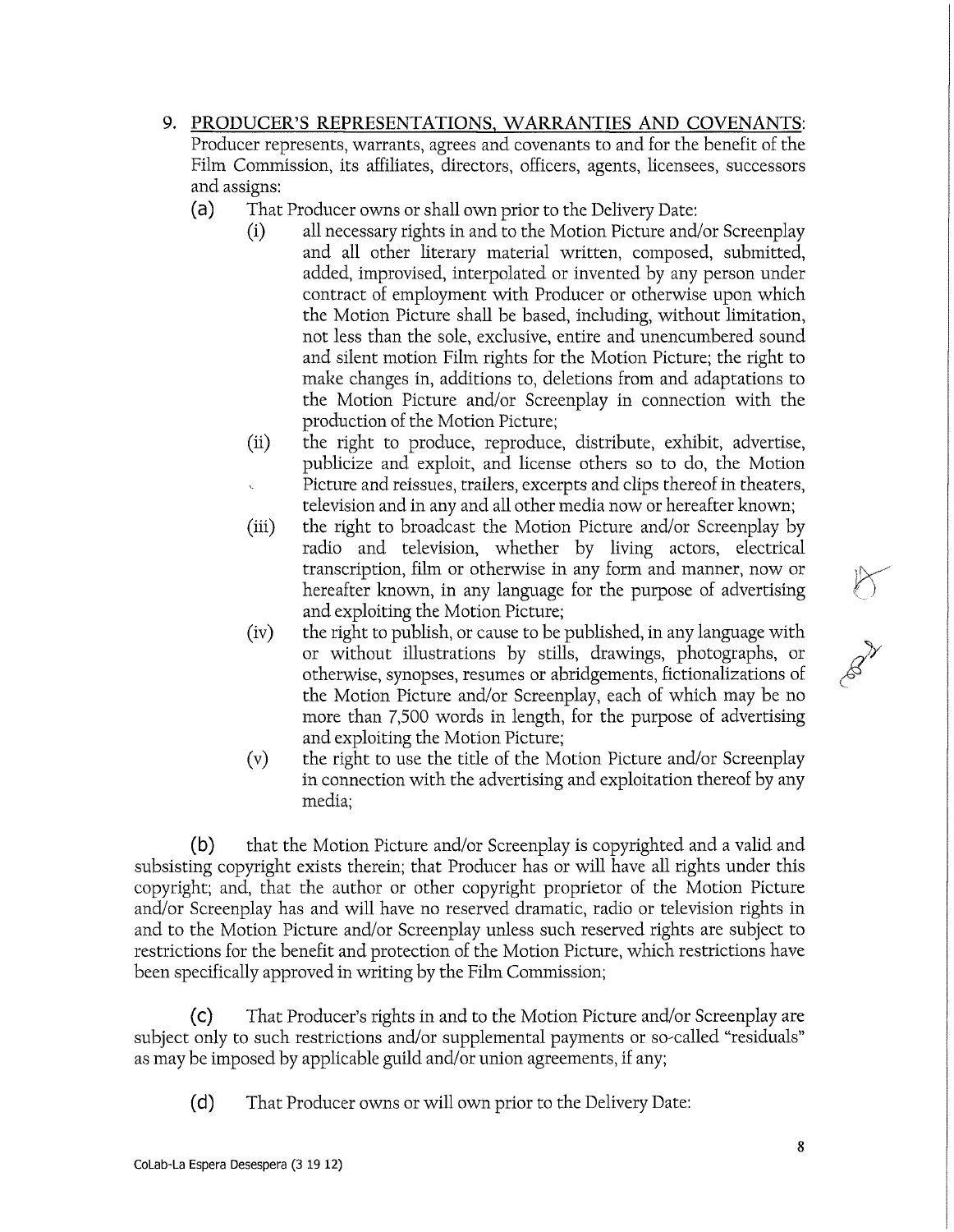- (í) all necessary ríghts ín and to all prevíously copyrighted musíc and lyrics synchronized with the Motion Picture if not written or acquired specifically for the Motion Picture, including, without limitation, not less than a good and valíd synchronization license ín customary form issued by the copyright proprietor of such music and/or lyrics, or his agent or trustee, together with the nonexclusive, irrevocable right publicly to perform for profit or nonprofít, and authorize others to so perform, the music and lyrics ín the exhibitíon of the Motion Picture and trailers thereof in the Territory, United States of America and its possessions by any means or media now or hereafter known;
- (íi) the right to sell copies of the Motion Picture by means of vídeocassette, videodisc and any other technology now known or hereafter developed, as well as the right to broadcast the Motion Picture by means of television for any and all purposes over televisión networks and local statíons havíng appropríate licenses therefore from the applicable performing ríghts society, or upon clearance with such society; and
- (ííí) the right to perform the music and lyrics outside the Territory and/or United States of America, subject only to clearance by applicable performing rights societies in accordance with their customary practíces and payment of their customary fees.

(e) That Producer owns or controls, or will own or control prior to the Delivery Date, all necessary rights in and to all music and lyrics synchronized with or written for or in connection with the Motion Picture(other than music referred to in subdivision (d) above) (having made such payments and obtained such releases necessary or convenient), including, without limitation, not less than a good and valid synchronization and performing rights license in and to all such music and lyrics; including the completed "Music Cue Sheet" (delivered to the Film Commission before the Delivery Date), and the Producer shall own and/or control all graphic and/or promotíonal materials related to and/or pertaining to the Motion Picture, and such graphic and/or promotional materials have been delivered to the Film Commission prior to the Delivery Date.

(f) That for all persons appearíng ín or rendering services for the Motion Picture, Producer has the right or shall have the right prior to Delivery Date, to íssue and authorize publicity concerníng them and the right to use, reproduce, transmít, broadcast, exploit, publícize and exhibít their ñames, photographs, líkenesses, voíces and other sound effects (other than for endorsement purposes), as well as recordings, transcriptions, films and other reproductions thereof in connection with the distribution, exhibitíon, advertísing and exploitation of the Motion Picture; and, particularly, without límiting the generality of the foregoíng, that all still photographs delivered to the Film Commission hereunder may be used for such purposes. Moreover, Producer further represents and warrants that it possesses or shall possess the pertínent and customary contracts and releases from each and every actor and/or participant ín the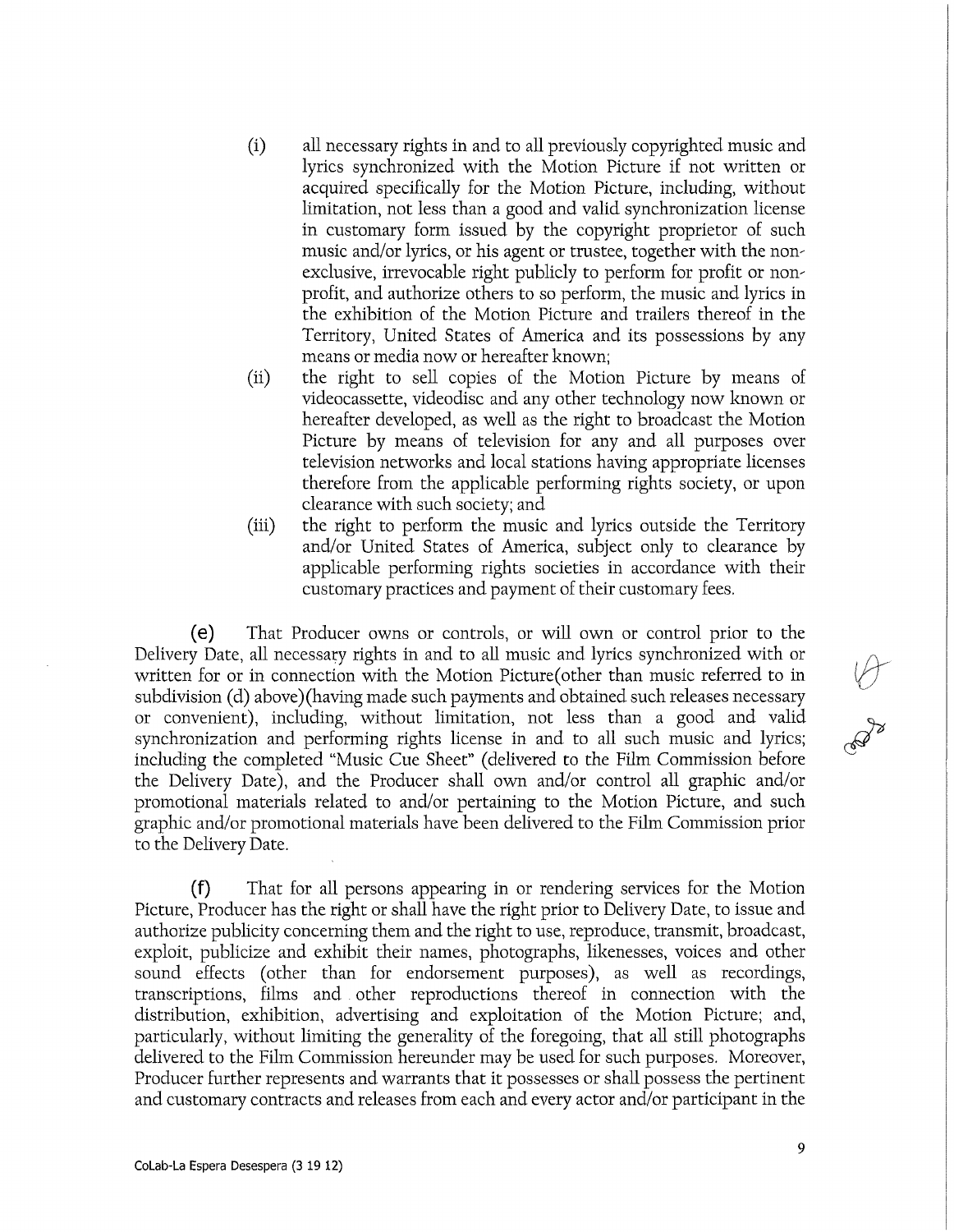Motion Picture and that each and every actor and/or participant received the agreed payment for their particípation ín the Motion Picture. The Producer shall deliver to the Film Commission prior to Delivery Date, the copies and/or originals of all such contracts and releases.

(g) That there are and will be no claims, líens, encumbrances or rights of any nature in or to the Motion Picture or any part thereof or the copyright thereon whích can or will impair or interfere with the rights, liens, security interest or licenses of the Film Commission hereunder excluding líens ímposed pursuant to applicable collective bargainíng agreements and laboratory líens for laboratory services which might be rendered; and that the Motion Picture and each and every part thereof, including the sound and music synchronized therewith, and the exercíse by any party authorized by the Film Commission of any right herein granted to the Film Commission, will not viólate or infringe upon the trademark, trade ñame, copyright, patent, literary, dramatic, music, artistic, personal, prívate, civil or property right, right of prívacy, so-called "moral rights" or any other right of any person, or constitute a libel or slander of any person, firm or Corporation;

(h) Producer has not sold, assigned, transferred or conveyed and will not sell, assign, transfer or convey to any person, firm or corporation any right, title or interest in or to the Motion Picture or any part thereof or in or to the literary material upon which the Motion Picture is based for non-commercial and commercial Televisión, Theatre and Other Media broadcast in the Territory;

(i) That Producer has not and will not authorize any other person to produce, distribute or exhibit the Motion Picture and/or any other motion Motion Picture based, in whole or in part, upon the Screenplay upon which the Motion Picture is based, or any part thereof, or whích is a remake or sequel of the Motion Picture, or which has the same or a similar title as the Motion Picture; and has not and will not authorize any other person to exercise any right or take any actíon which might infringe, bínd or diminish the rights herein granted to the Film Commission;

( j) That the Film Commission shall quíetly and peacefully enjoy and possess all the rights hereín granted and/or agreed to be granted to the Film Commission;

(k) That Producer has been granted, with respect to each person rendering any services in connection with the Motion Picture the exclusive irrevocable and perpetual rights to the results and proceeds of such person's services; such persons have waived any moral rights ("droit moral") or similar rights, have been or will be paid in full when due for such services, have executed or shall execute the pertinent releases in favor of the Producer, its successor and/or assigns, have no reversionary ríghts, are not entitled to sums based upon any gross receipts or net receipts of the Motion Picture, or to any deferments, and have no liens, mortgages, or security interests with respect to the Motion Picture other than liens ímposed by applicable collective bargaining agreements or so-called laboratory liens;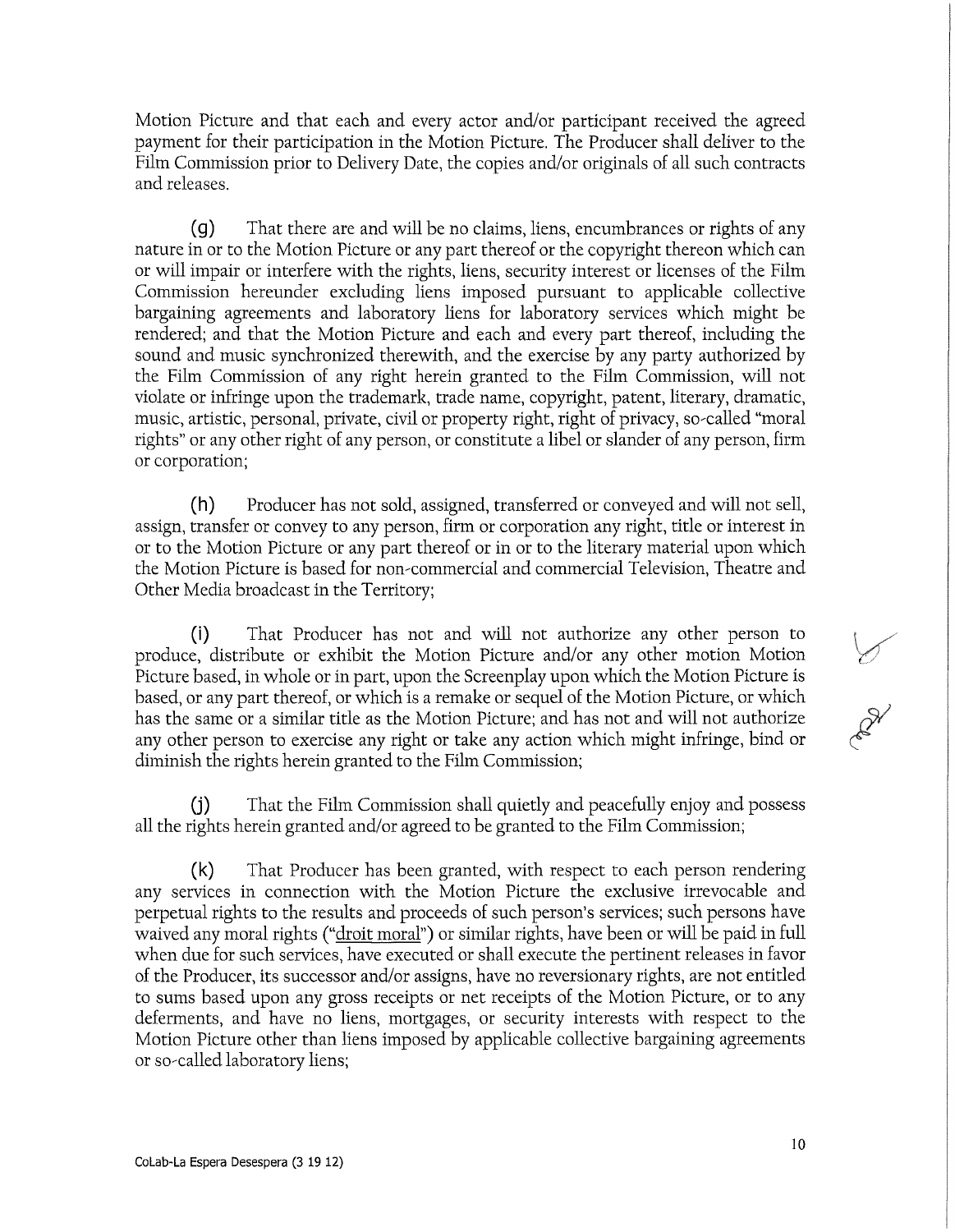(I) That Producer is duly organízed under applicable law and is qualified to do business in any state or country ín which it has done or does business; that it has the right to enter into and perform this agreement and grant to the Film Commission all the rights granted and agreed to be granted to the Film Commission; that it has taken all necessary actions to authorize the execution and delivery of this agreement; and that this agreement does not and will not viólate any provisions of the articles of íncorporatíon or By-Laws of Producer or any contract or any other agreement to which Producer is a party;

(m) That no employee or official, including the members of the Board of Directors of the Film Commission, has any pecuniary interests, directly or indirectly by himself or through a member of hís famíly or third person, ín the execution and performance of this contract pursuant to Law 12 of July 24,1985, as amended from time to time, also known as "Government Ethícs Law";

(n) That none of Producer's offícers or employees occupy any regular posítion or is a trustworthy employee ("empleado de confianza") within any agency, instrumentalíty or public Corporation of the Commonwealth of Puerto Rico, including without limitation, the University of Puerto Rico or any municipality;

(o) That no officer of the Producer has been convícted of a crime: (a) agaínst the public trust, and/or treasury functíon, or (b) that ínvolved state or federal public funds or property. The Producer expressly recognizes that this is an essentíal condition of this Agreement and in the event thís warranty ceases to be correct, in whole or ín part, the Film Commission can termínate this Agreement and the Producer shall reimburse the Film Commission all monies disbursed under this Agreement;

(p) The Producer has filed, for the 5 years immediately preceding the date of thís Agreement, income tax returns and it owes no monies in connection therewith to the Commonwealth of Puerto Rico or it is complying with a payment plan for any outstanding income tax owed. In the event Producer came into existence within the 5year period prior to the date of thís Agreement, then the stockholders and directors of Producer shall províde the aforesaid certification, in their personal or corporate capacity, as applicable, for such time period of actual existence, as a supplement to Producer's certifícate, The Producer expressly recognizes that thís is an essential condition of thís Agreement and ín the event this warranty ceases to be correct, ín whole or in part, the Film Commission can termínate thís Agreement and the Producer shall reimburse to the Film Commission all monies disbursed under this Agreement;

(q) The Producer warrants to and shall, as an essentíal and necessary condition of this Agreement, show and deliver, when requested by the Film Commission or any authorized representative thereof, the certifications and documents that evidence Producer's fínancíal and tax situation;

(r) That each person contracted or recruited to work within Puerto Rico in any task or job related to the Motion Picture shall be eligible to work in Puerto Rico,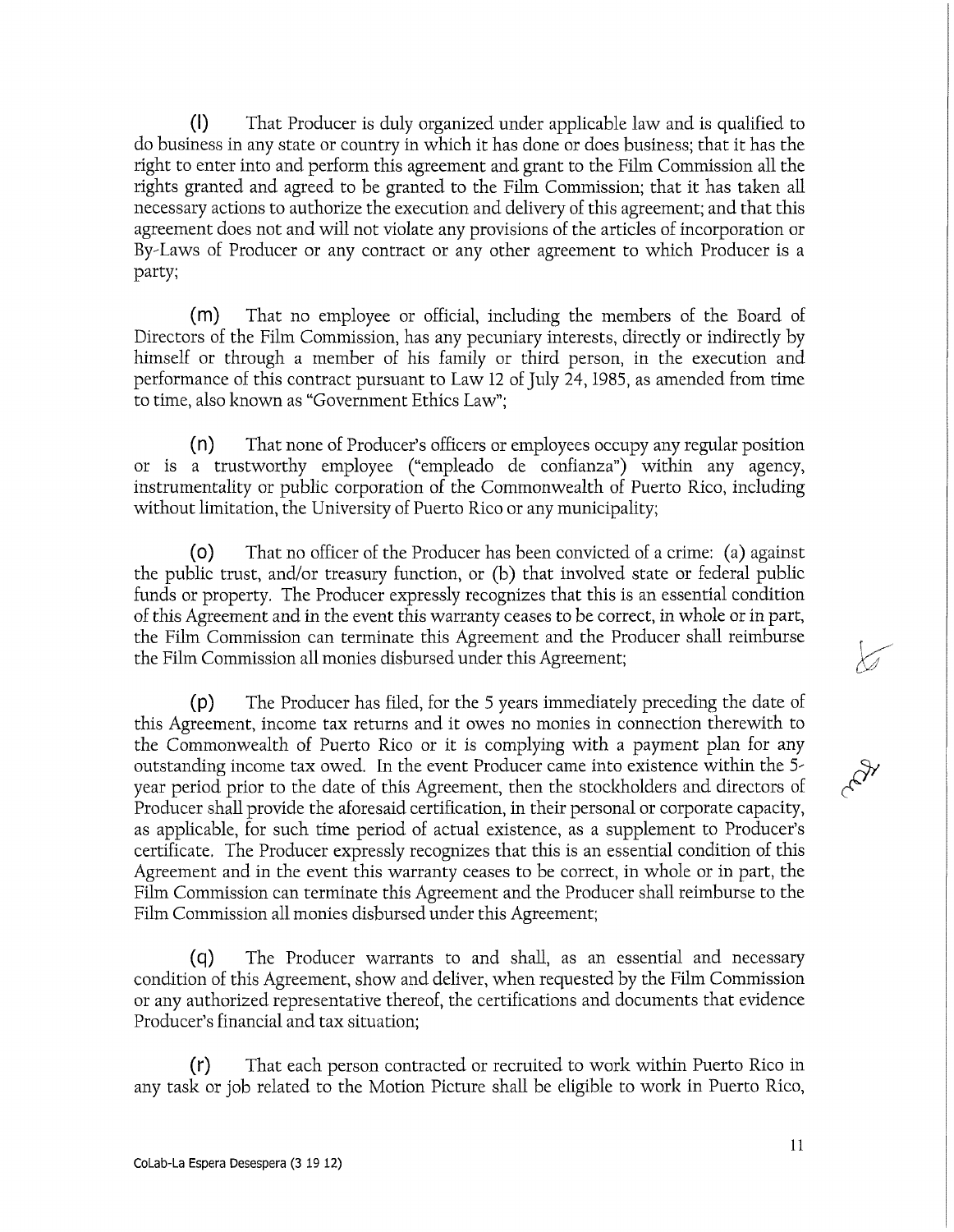pursuant to the laws and regulations of the Department of Immigratíon and Cítizenship of the United States of America;

(s) Producer warrants and is compelled, as an essential and necessary condition of this contract to show and deliver, when requested by the Film Commission or any authorízed representatíves, the certífícatíons and documents that verify Producer's financial and tax situation;

(t) Specifically, the partíes hereto acknowledge that the Film Commission shall not be bound to make disbursements under this contract unless and until this contract is filed for recording with the Puerto Rico Comptroller's Office pursuant to Law No. 18, dated October 30,1975, as amended from time to time.

# 10. TERMINATION

- 10.1 If the Producer shall:
- 10.1.1 commit a breach of this Agreement which is incapable of remedy or shall fail to remedy any breach capable of remedy within thirty (30) days of written notice of the same from the PRFC; or
- 10.1.2 cease or threaten to cease to carry on business; or
	- 10.1.3 be acquired by any person or persons not having control of the Producer on the date of this Agreement;
	- 10.1.4 The Producer shall admit in writíng its inabílity to pay its debts, or shall make a general assignment for the benefit or credítors; or any proceeding shall be instituted by or against the Producer in bankruptcy or seeking to adjudicate it ínsolvent, or seeking reorganízatíon, arrangement, adjustment, or compositíon of Producer or its debts under any law relating to bankruptcy, insolvency or relíef of debtors, or seeking appointment of a receiver, trustee, or other similar official for Producer or for any substantial part of its properties; or
	- 10.1.5 anything analogous to and havíng a substantially similar effect to any of the foregoing happens under the laws of any applicable jurísdiction; then the PRFC shall have the right (but not the obligation), without prejudíce to any other accrued ríghts it may have, to termínate thís Agreement forthwith by written notice to the Producer.

10.2 Upon termínation pursuant to this Clause 10 all sums advanced to the Producer by the PRFC (whether or not expended by the Producer prior to the date of termínation) shall become immediately repayable, and the PRFC shall not be obliged to advance any further funds hereunder. Furthermore the Producer shall be liable to PRFC for any and all claíms, changes liabilities, costs and expenses, including reasonable attorneys fees.

11. INDEMNIFICATION: Producer shall at all times indemnify and hold the Film Commission, its licensees, assígnees, and affiliated companies, and the officers, directors,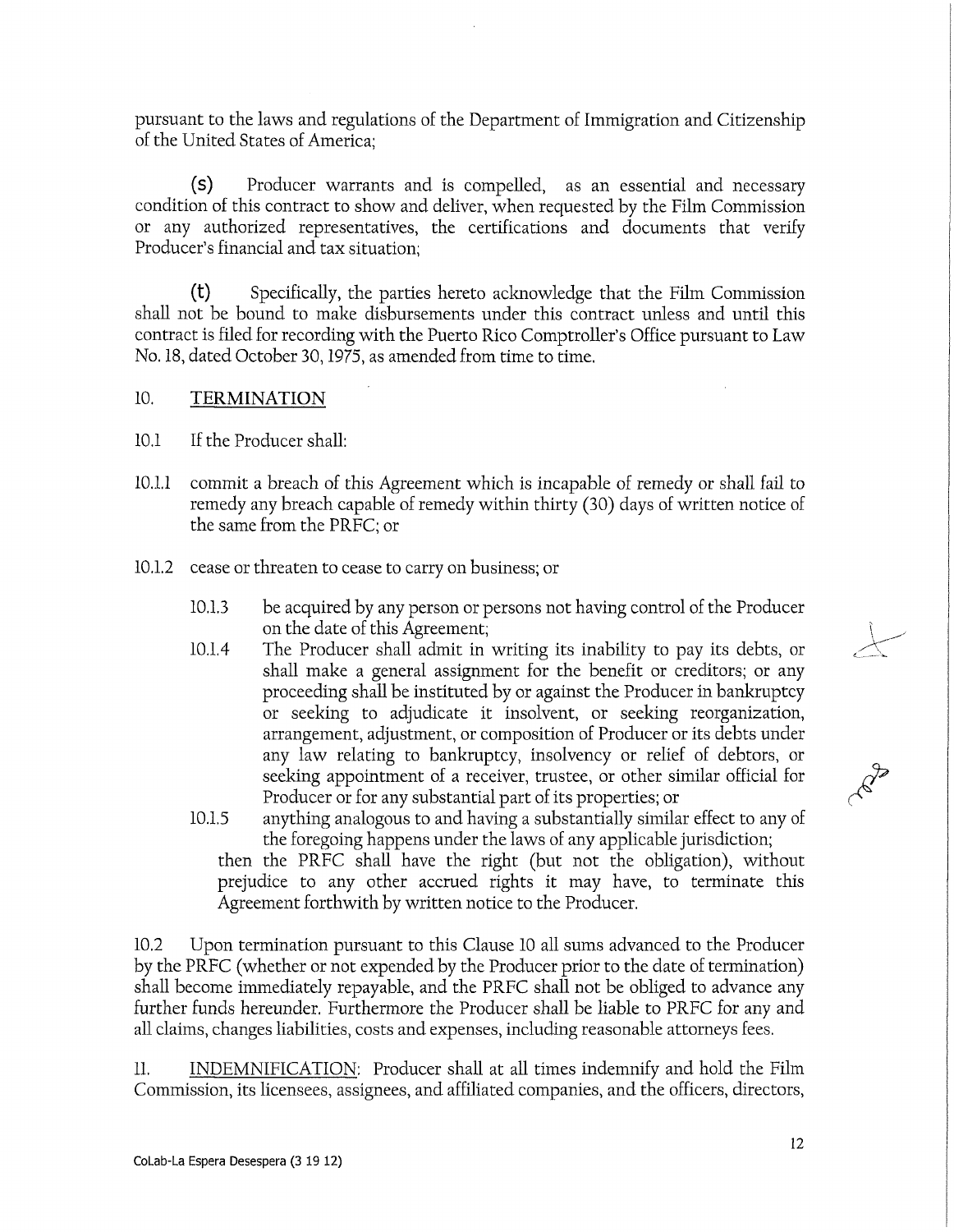employees and agents of all the foregoing, harmless against and from any and all claims, damages, liabilities, costs and expenses, including reasonable attorneys' fees, herein collectively called "claims," arising out of the production of the Motion Picture, the exercise of any ríghts granted herein, or out of any breach or alleged breach by Producer of any representatíon, warranty or other provisión hereof.

12. ASSIGNMENT: The Film Commission shall have the right to assign any or all of the rights sold, granted and assigned in this Agreement. Producer shall not assign this contract or any right thereunder without the prior express written consent of the Film Commission.

13. NOTICES: All notices given may be given by telegram, mail, facsimile transmíssion, electroníc mail or personal delivery. The date of delivery of a telegram to any telegraph office or three days after the date of any mailing or the date after facsímile transmíssion or electroníc mail or the date of any personal delivery shall be deemed to be the date of the giving of notice. Within the next day of sending the electronic transmíssion a hard copy of the notification shall be sent over regular mail to addressed party. Notice shall be addressed to the parties at their respective addresses as follows, subject to change by written notice:

To Film Commission:

Maríella Pérez Serrano, Ph. D. Executive Director Puerto Rico Film Commission P.O. Box 362350 San Juan, PR 00936-2350. Tel. Number 787-758-4747 Fax Number: 787-756-5706 Email: mperez@puertoricofilm.com

To Producer: Coraly M. Santaliz Pérez Garito Films, LLC San Gabriel # 2, Urb. Monte Alvernia Guaynabo, PR 00969 Tel. Number- 787-565-3297 e-maíl: coraly@mac.com

Either party may change its address at any time by written notice to the other party ín accordance with this clause.

14. ADDITIONAL DOCUMENTS: Each of the parties hereto agrees to execute any additional documents whích may be required or be desirable to fully effectuate the purposes and intents of thís agreement or to carry out the obligations of the partíes hereunder, provided that they are not inconsistent with the provisions of this agreement.

Address of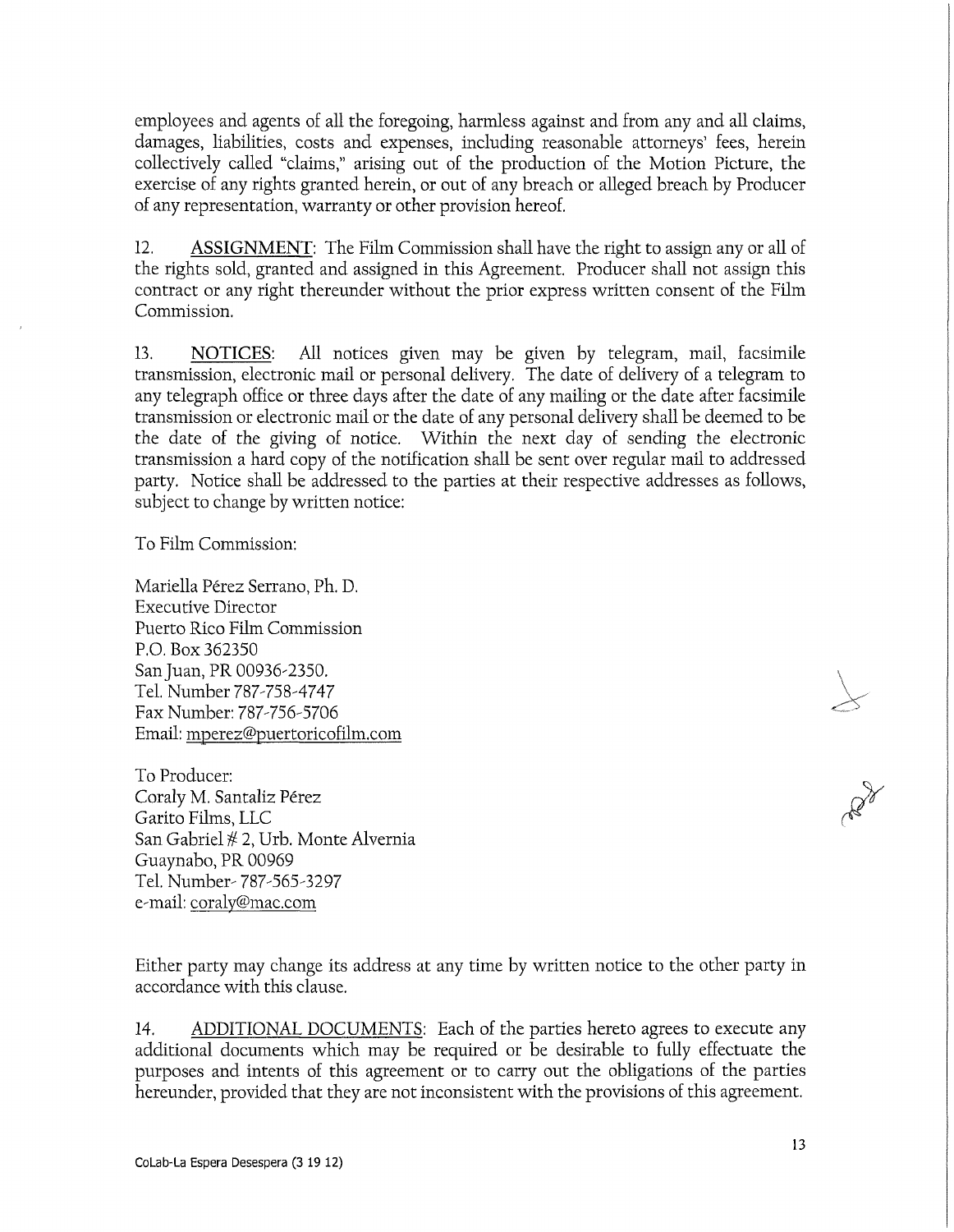Producer has delivered prior to or on even date herewith, to the Film Commission the followíng documents on its behalf and on behalf of all its owners, partners, or shareholders, as applicable:

- 1. Certífication of filíng of Income Tax Return for the past 5 years issued by the Department of Treasury of Puerto Rico.
- 2. Certífication of Debt issued by the Department of Treasury of Puerto Rico.
- 3. Certífication of debt for real property issued by the Center of Collections for Municipal Income (CRIM by its acronym in Spanish).
- 4. Certífication of debt on account of unemployment, temporary incapacity and social security for drivers issued by the Department of Labor and Human Resources of Puerto Rico.
- 5. Certifícate of Good Standing issued by the Department of State of Puerto Rico.
- 6. Certífication of debt on account of municipal excíse tax "Patent Municipal").

Producer binds itself to produce, obtain and/or deliver to the Film Commission any subsequent documents reasonably requested by the Film Commission in connection with the Agreement and/or the Motion Picture.

15. RELATIONSHIP OF PARTIES: This Agreement does not constítute a partnership or joint venture between the Film Commission and Producer. Producer is not the representative or agent of the Film Commission and the Füm Commission is not the representative or agent of Producer and neither shall so hold itself out publicly or to any third party or incur any líabílíty for the other.

16. NO AGENCY: Producer shall not incur any debts or other obligations in the name of the Film Commission, it being understood and agreed that the parties are enteríng into thís Agreement as independent contractors and nothing hereín shall constítute one party as an agent of the other.

17. NO THIRD PARTY BENEFICIARIES: Nothing ín thís Agreement is íntended to nor shall it be construed to give any right or benefit to any third party as against either or both Producer and the Film Commission.

18. REMEDIES CUMULATIVE: Upon any material default hereunder by Producer, the Film Commission may initíate any appropriate legal or equitable action regarding the Motion Picture and/or its rights under this Agreement. The remedies available to the Film Commission are cumulative and the exercise of one right or remedy by the Film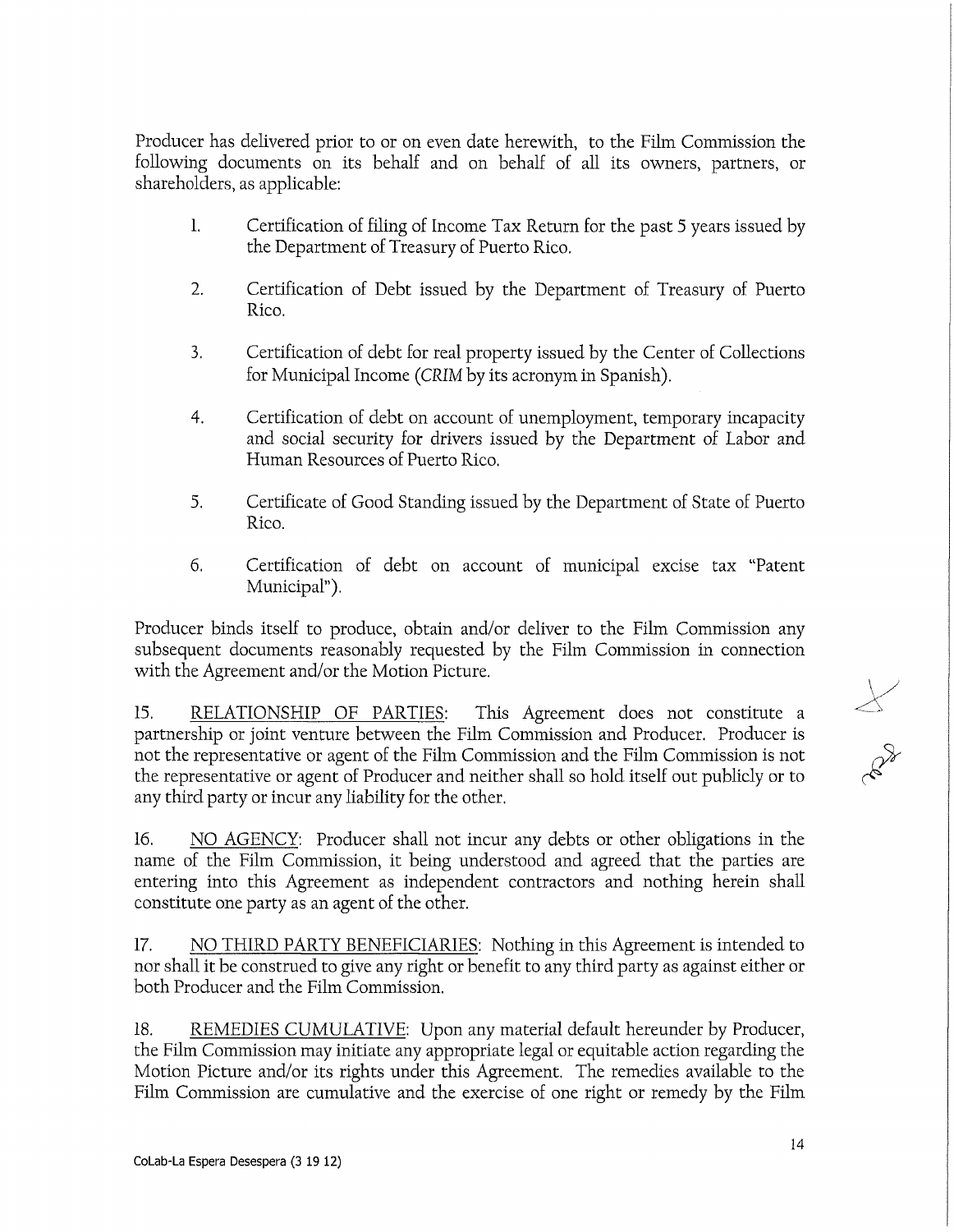Commission from exercising other or additional rights or remedies available to it under this Agreement or at law or in equity.

19. WAIVER: Any waíver by the Film Commission, whether express or implíed, of any breach of any term, condition or provision of this agreement, shall not be construed to be a contínuing waiver or consent to any subsequent breach on the part of Producer.

20. ENTIRE AGREEMENT; MODIFICATION: Each party acknowledges that no representation or warranty not expressly set forth in this agreement has been made to the other party, it being agreed that thís Agreement and any exhíbíts and attachments constítutes the entíre agreement of the partíes regarding the subject matter hereof and supersedes all prior agreements with respect thereto. This Agreement may not be modified except by written agreement signed by both of the parties.

21. GOVERNING LAW: This Agreement has been entered into in the Commonwealth of Puerto Rico and shall be construed and enforced under and subject to the laws of said Commonwealth,

22. CORPORATE OPPORTUNITIES: Each of the parties acknowledges that thís agreement relates only to the Motion Picture and subsídiary rights, and that neither of the partíes will in any way be restricted from any other business actívity including any motion picture or Motion Picture activity, whether or not competitive with the Motion Picture or the subsídiary ríghts, it being agreed that so-called "corporate or fiduciary opportunities" in relation to any such other activities are hereby waived by each of the parties.

Garito Films, LLC Puerto Rico Film Commission

Director Executive Director

Affidavit Number: 6658

 $\bigcap$  $\text{By:}\qquad \frac{1}{\sqrt{2}}\qquad \qquad \text{By:}\ \bigcirc\text{P}_\text{ab}\text{K}_\text{ab}\text{P}_\text{ab}$ Coraly M. Santaliz Pérez **Mariella Pérez Serrano**, Ph. D.

Acknowledged and subscribed to before me by Maríella Pérez Serrano, as Executive Director of the Puerto Rico Film Commission, of legal age, married, executive and resident of San Juan, Puerto Rico, personally known to me; and Coraly M. Santaliz Pérez, in her capacity as authorized representative of Garito Films, LLC, of legal age, single, producer and resídent of San Juan, Puerto Rico; whom I have identifíed through her driver's license issued by the Commonwealth of Puerto Rico which document contains her picture and signature, in San Juan, Puerto Rico this 19 day of March, 2012.



NOTARY PUBLIC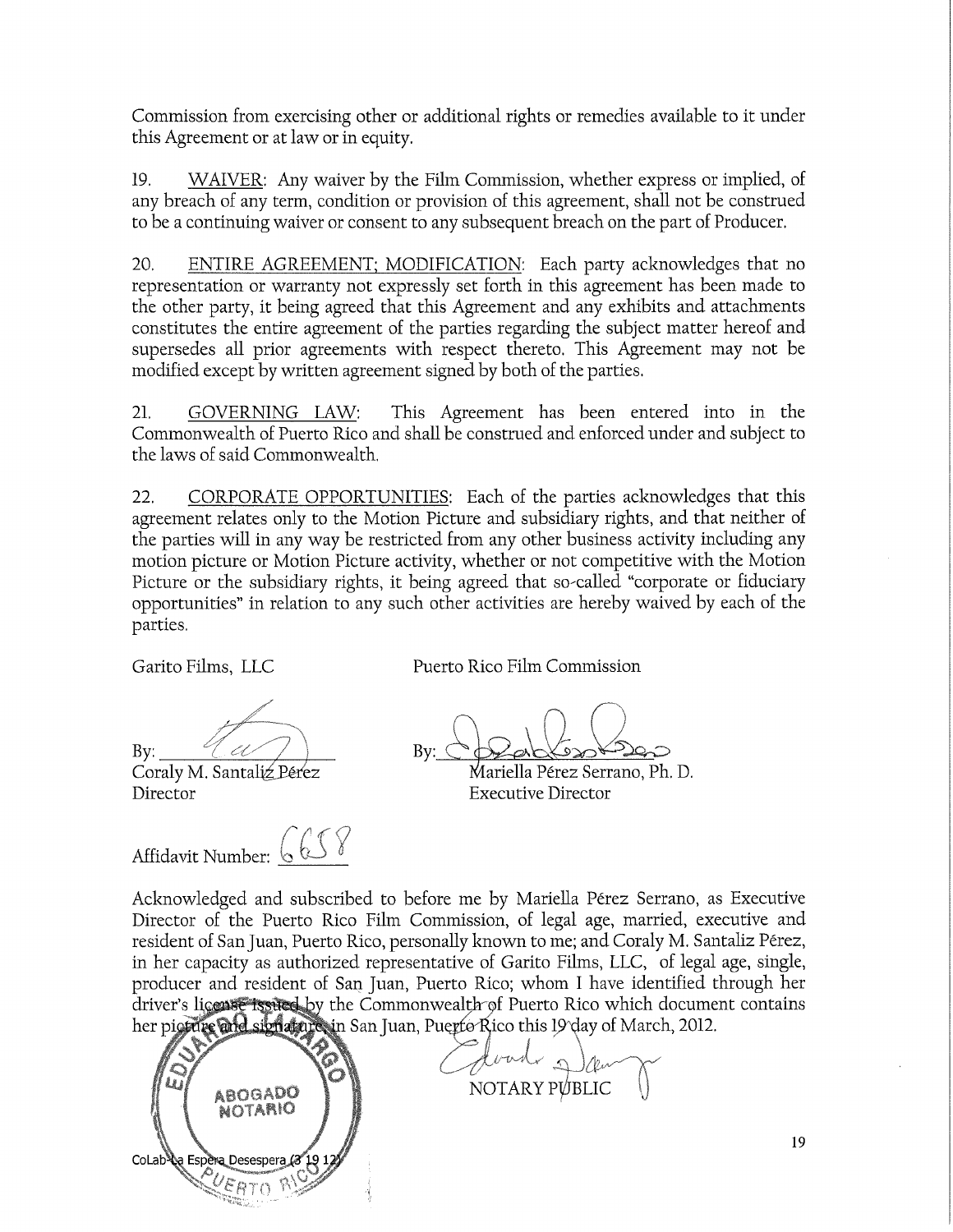# Schedule A

#### Disbursement Schedule

#### Related to

# FILM, TELEVISION, THEATRE AND ANY OTHER MEDIA ASSIGNMENT AGREEMENT relating to the project provisionally entitled

# "LA ESPERA DESESPERA"

#### \$125,000 - Advance

- 20% of the each of the executive producers', producer's, and director's salaries shall be retained and can only be paid from the 4th disbursement monies,
- Mandatory deliverable items include:
	- 1. Revised budget
	- 2. Script revisión 1 of 2
	- 3. Shooting schedule
	- 4. Script breakdown
	- 5. Mentors list
	- 6. Commitment letters of mentor and mentees
	- 7. Log of meetings with mentors
	- 8. Mentors fee waivers (if apply)
	- 9. Any unión members should present evidence that they are allowed to work on the film
- Once all deliverable items pertaining the actual production phase have been validated by the PRFC
- Be advised that additional deliverable items can be asked for at any time after the advance has been disbursed. These include a pre-productíon weekly calendar híghlighting castíng, rehearsals, tech scout and final pre-production meeting. When principal photography begins you will be required to hand ín daily cali sheets and location maps the date prior to the shooting date and production reports the date after the shooting date. These can be distributed by email.

#### \$88,114 - 2nd disbursement

- Mandatory deliverable items include:
	- 1. Script revisión 2 of 2
	- 2. Log of meetings with mentors
	- 3. Casting book
	- 4. Locatíons book

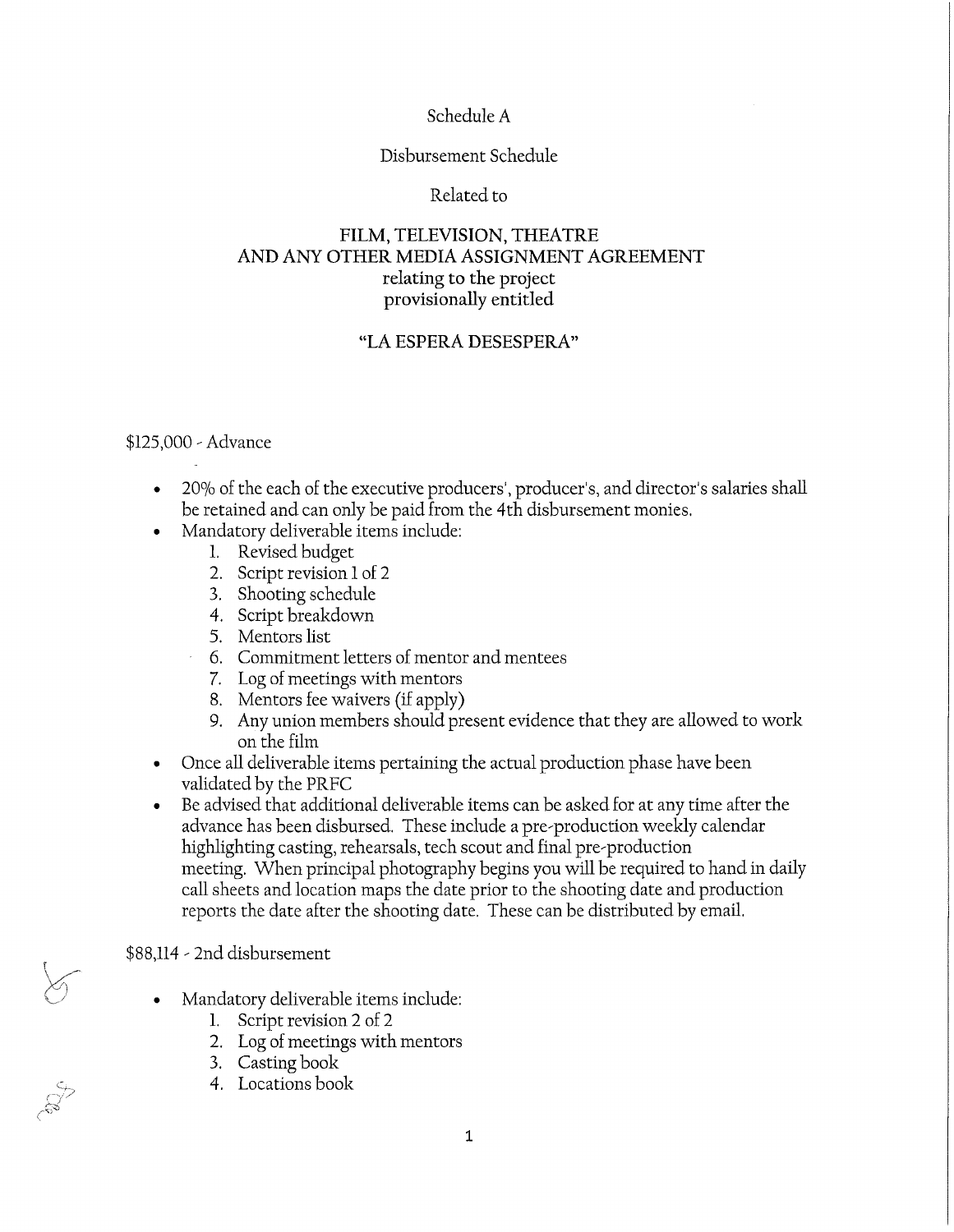- 5. Art Department breakdown
- 6. Wardrobe breakdown
- 7. Photography breakdown
- 8. Press clips
- 9. Video diary clips
- Once all deliverable ítems pertaining the actual production phase have been validated by the PRFC
- All other deliverable ítems pertaining the actual production phase have been validated by the PRFC. Be advised that additional deliverable items can be asked for at any time after the 2nd disbursement has been disbursed. If principal photography continues you will be required to hand in daily call sheets and location maps the date prior to the shooting date and production reports the date after the shooting date. These can be distributed by email.

\$20,785 - 3rd disbursement

- Once the remainíng 50% of expenses for the advance have been accounted for; and 50% of expenses for the 2nd disbursement have been accounted for
- All deliverable items pertaining the actual production phase have been valídated by the PRFC. Be advised that additional deliverable ítems can be asked for at any time after the 3rd disbursement has been disbursed including a rough cut of the film

\$16,101 - 4th disbursement

- Once the remaíning 50% of expenses for the 3rd disbursement have been accounted for
- 20% from producer's and director's salaries can only be paid for from these monies.
- All deliverable ítems pertaining the actual production phase have been valídated by the PRFC. Be advised that additional deliverable items can be asked for at any time after the 4rd disbursement has been disbursed.
- Mandatory deliverable ítems include:
	- 1. Music cue sheets
	- 2. Video cue sheets

\$250,000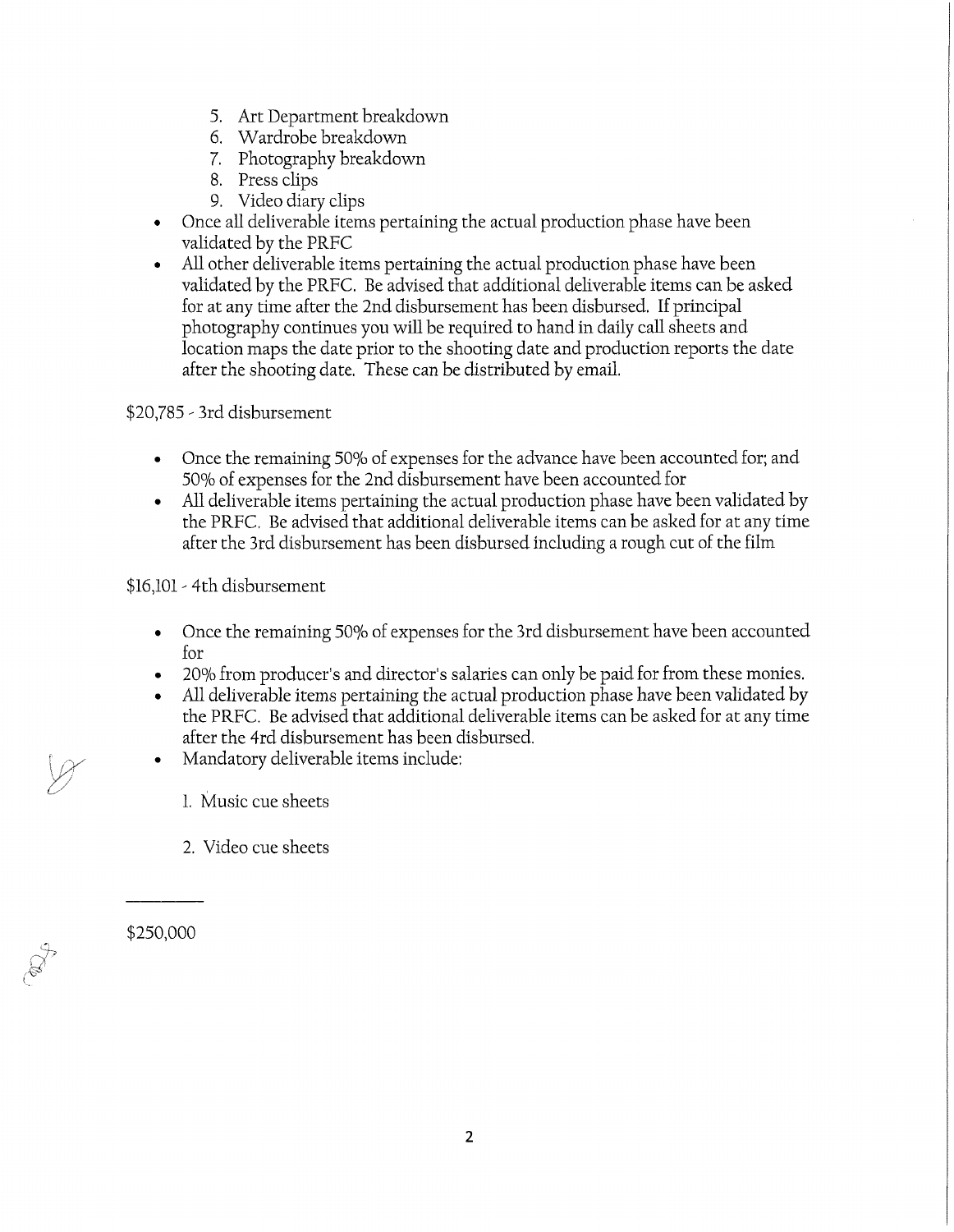#### CERTIFICATE OF CORPORATE RESOLUTION

The undersigned, Secretary of GARITO FILMS, LLC, a Puerto Rico limited líability company (the "Company"), does hereby certify that pursuant to a Unanimous Consent of the Board of Directors of the Company, the following resolutions were unanimously adopted:

RESOLVED that the following actions of Coraly M. Santaliz Pérez (the "Authorized Representative"), on behalf of and as Authorized Representative of the Company are ín the best interest of the Company and are hereby approved, affirmed, ratifíed and adopted as the true and lawful actíons of this Company:

(i) The negotiation with the Corporation for the Development of the Arts, Science, and Film Industry of Puerto Rico (hereinafter, the "PRFC") of: (i) a Film, Television, Theatre and Any Other Media Assignment Agreement in the total aggregate amount of \$250,000.00, for the Company, under such terms and conditíons as the Authorized Representative deems necessary and/or convenient, to sell the exhibition rights in the Puerto Rico territory of the Film provisionally entitled "La Espera Desespera".

ii) In connection with the aforesaid credit facility to execute any and all documents the Authorized Representative deems pertinent, necessary and/or convenient, including, but not limited to, the following documents and/or instruments:

- 1. Film, Television, Theatre and Any Other Media Assignment Agreement
- 2. Financíng Statement

FURTHER RESOLVED, that in order to effectuate the foregoing, such person may execute such other instruments and perform such other acts as such person may determine to be necessary or desirable and in the best interests of the Company, such execution or performance being conclusive evidence of such determínation,

IN WITNESS WHEREOF, I have hereunto set my hand and affixed the seal of the Company ín San Juan, Puerto Rico, thís 19th day of March, 2012.

GARITO FILMS, LLC

By:. Secretary

8 E <sup>i</sup> Md 02 8WW ZHOZ

**3ND 30** NOlOVljOdHOO

**LaEspera-CertCorpRes( 3 19 12) 1**